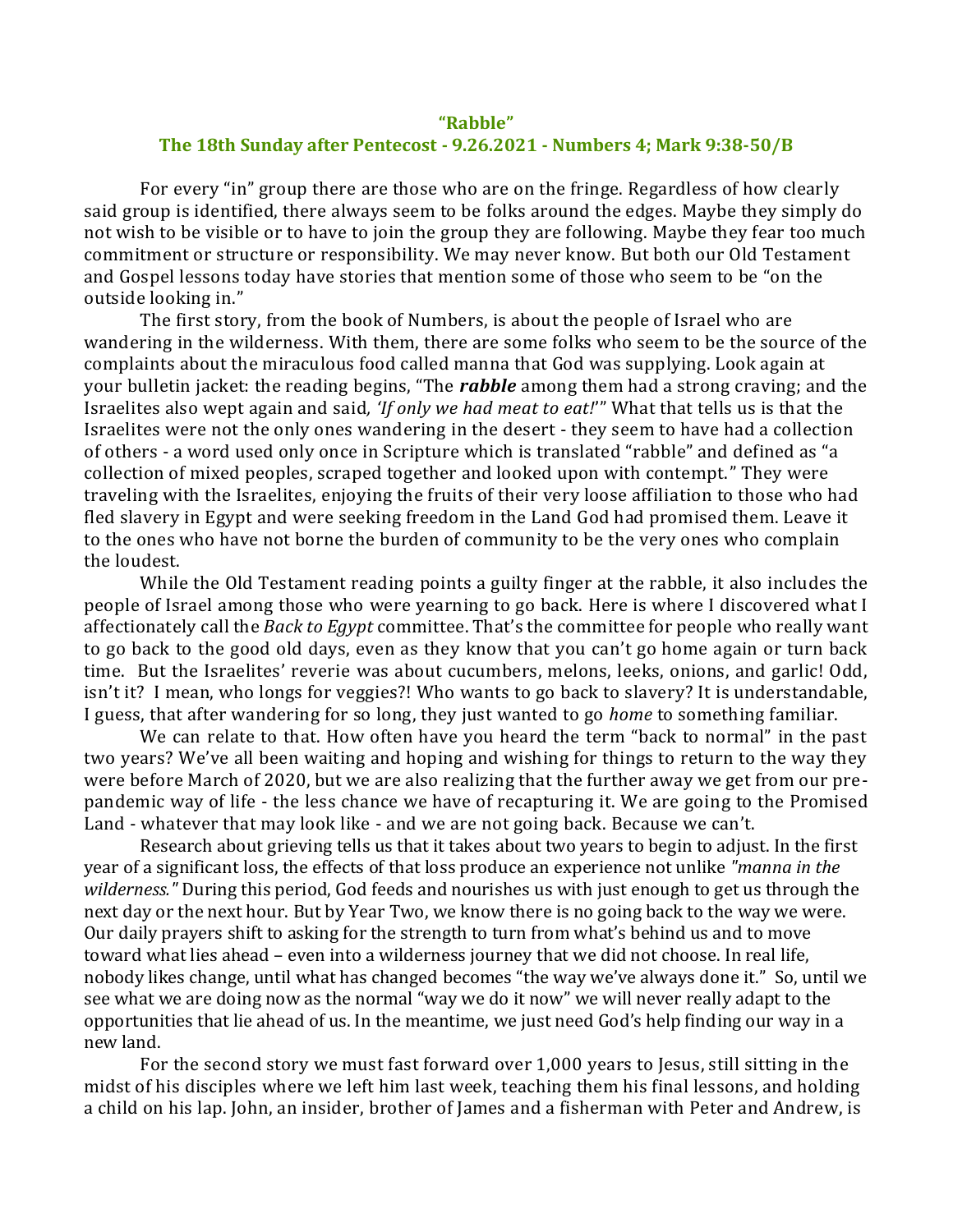the one who has some issues with an outsider. Now, remember that the disciples have been jockeying for position in the past few chapters, with Peter being praised, then rebuked by Jesus and a number of the 12 being called out because they were discussing who among them was the greatest. Regardless of the fact that they were the insiders, they were beginning to fear that they didn't quite fit, so John pushes the boundary and complains to Jesus that there was someone casting out demons in his name. In an effort to gain Jesus' approval, John reports that they had told the imposter to stop. Why? Maybe John believed him to be *rabble,* not one of them - not good enough. Or maybe he was jealous - for the disciples themselves had just failed to cast a spirit out of a little boy. At the very least, maybe they were trying to protect the "purity" of Jesus' message and mission lest the imposter try to jump on the bandwagon of Jesus' popularity for selfish gain. We just cannot know what they were thinking.

But we can be sure of the intent behind Jesus's response. It might be surprisingly, that rather than punishing the outsiders who dared to cast out demons in Jesus' name, he tells the disciples that the path to belief is different for everyone; and he corrects John's misconception of his mission when he says, "Do not stop him… Whoever is not against us is for us." In this moment, Jesus models a radical grace, and reminds them that being a bump in the road has dire consequences for insiders and outsiders alike: including sinking in the sea because of rock around your neck; or cutting off your hands or your feet or tearing out your eyes if they lead you to hinder someone seeking to know Jesus better. (Please note here that Jesus' ministry thus far has included those who have had a withered hand, were unable to stand and walk, or were completely blind.) A collection of mixed people on the fringes, seen with contempt. They might as well have been called rabble. So, is Jesus saying that their lot in life is better than being cut off from him and God's kingdom? I believe he is. Perhaps we might hear this better if Jesus said, "Don't take advantage of what you have been given by getting between me and the world that I love."

As Lutherans, you'd think we know how to navigate a new life in a new land. We are historically, and continue to be, largely a community of immigrants and their children, who have had to learn new rules and cultural ways with every generation. Adaptation has never been our challenge. But sometimes I think we do impede our own path of faith with excuses about involvement in the faith community that gathers around God and each other.

Have we not placed obstacles before others who would love to receive our invitation and welcome, but do not look like we do? Are we forgetting about the world on the edges by putting our preferences before their survival? Do we do God's work with our hands by lifting up the lowly, seeking release for the captives, feeding the hungry, clothing the naked and loving the neighbor only when it is convenient? Are we doing justice and loving mercy, and when we look at the other do we see the face of God?

Author Wendell Berry writes, *"We have lived our lives by the assumption that what was good for us would be good for the world. We have been wrong. We must change our lives so that it will be possible to live by the contrary assumption, that what is good for the world will be good for us. And that requires that we make the effort to know the world and learn what is good for it."*

A few weeks ago we explored the question that Jesus asked the disciples, "Who do you say that I am?" Today I'd like to flip that question and ask you "who do people say that you are?" Are you inside or outside in your family, your workplace, your school or your relationships? Are you part of the in crowd here at church, or has the situation we are living kept you on the outside looking in through your computer screen or your television?